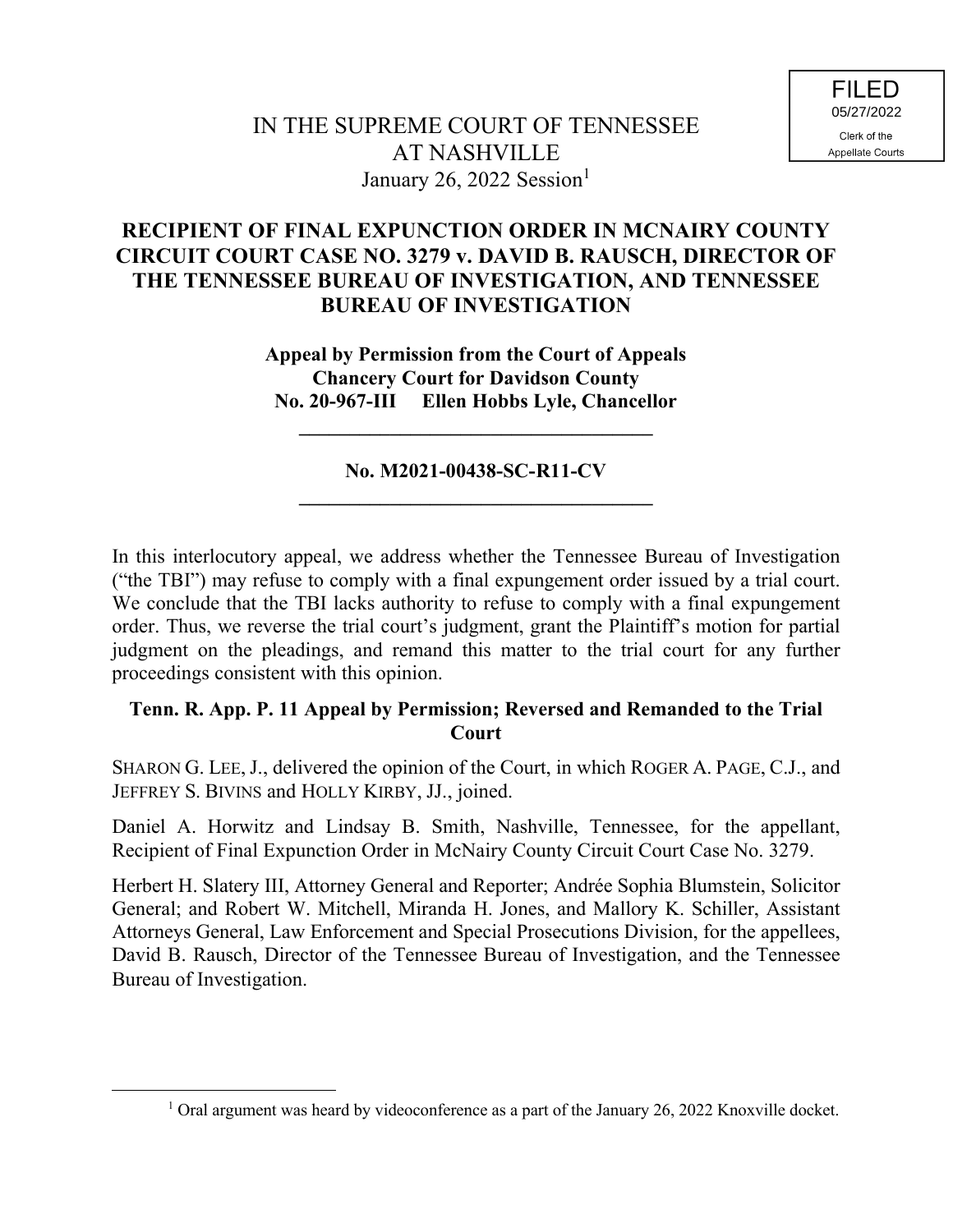#### **OPINION**

#### I.

This appeal arises from the trial court's denial of cross-motions for partial judgment on the pleadings. The parties do not dispute the relevant facts, and the following summary derives from the allegations of the complaint, which are taken as true, and from admissions in the record.<sup>2</sup>

In February 2015, the Plaintiff, an unnamed citizen of McNairy County, Tennessee, negotiated a judicial diversion agreement<sup>3</sup> in McNairy County Circuit Court Case Number 3279. Tenn. Code Ann. § 40-35-313(a) (2019 & Supp. 2021). <sup>4</sup> This agreement resolved two criminal charges. The State agreed to dismiss one criminal charge, and the Plaintiff consented to complete four years of probation in exchange for the dismissal of the remaining charge and expungement of both charges.

By February 2019, the Plaintiff had successfully completed four years of probation. He petitioned for expungement of his records and paid the then-applicable \$350 expungement fee.<sup>5</sup> The State of Tennessee, through an assistant district attorney general, consented to expungement and submitted an agreed, joint, proposed expungement order to

<sup>4</sup> The judicial diversion statute provides in part:

l

The court may defer further proceedings against a qualified defendant and place the defendant on probation upon such reasonable conditions as it may require without entering a judgment of guilty and with the consent of the qualified defendant. The deferral shall be for a period of time not less than the period of the maximum sentence for the misdemeanor with which the person is charged or not more than the period of the maximum sentence of the felony with which the person is charged.

Tenn. Code Ann. § 40-35-313(a)(1)(A). Citations are to current statutes unless otherwise noted. There are few differences between the current statutes and the applicable statutes in effect in 2015, when the Plaintiff entered into his judicial diversion agreement, and in 2019, when the expungement order was entered and became final. To the extent there are differences, none affect the outcome of this appeal.

5 *See* Tenn. Code Ann. § 40-32-101(d)(2)(A) (enacted as Act of May 21, 2012, ch. 1041, §§ 3–4, 2012 Tenn. Pub. Acts, *repealed by* Act of April 25, 2019, ch. 200, § 1, 2019 Tenn. Pub. Acts).

<sup>2</sup> *See Franks v. Sykes*, 600 S.W.3d 908, 911 (Tenn. 2020) (applying the same standard to review decisions on motions for judgment on the pleadings and motions to dismiss for failure to state a claim and noting that this standard requires the reviewing court to take all allegations of fact as true); *West v. Schofield*, 519 S.W.3d 550, 569 (Tenn. 2017) (same).

<sup>&</sup>lt;sup>3</sup> "Judicial diversion is a form of 'legislative largess' available to qualified defendants who have entered a guilty or nolo contendere plea or have been found guilty of an offense without the entry of a judgment of guilt." *State v. King*, 432 S.W.3d 316, 323 (Tenn. 2014) (footnote omitted) (quoting *State v. Schindler*, 986 S.W.2d 209, 211 (Tenn. 1999)); *accord State v. Dycus*, 456 S.W.3d 918, 928–29 (Tenn. 2015).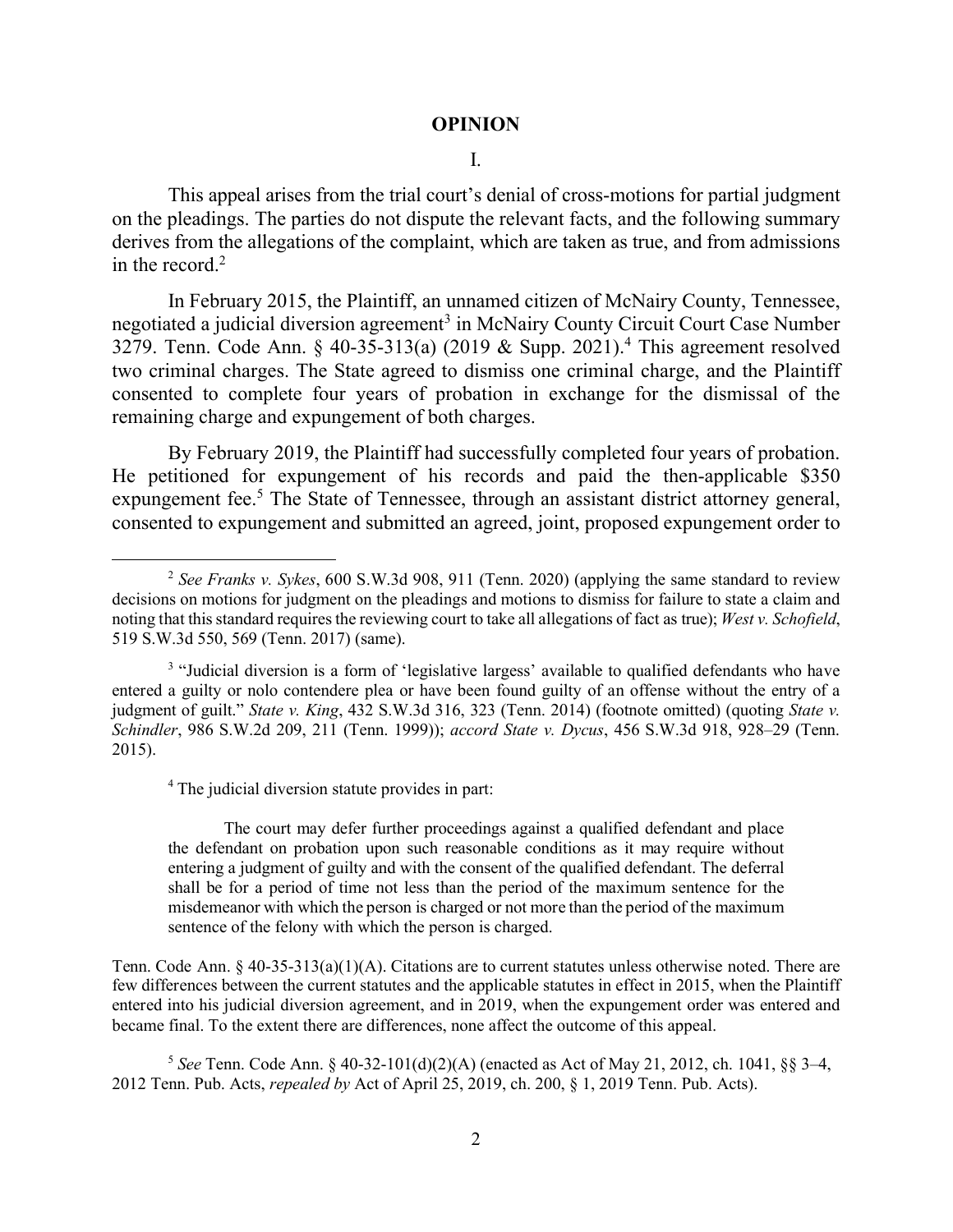the trial judge, who approved and entered the order on February 19, 2019. The order provides:

It is ordered that all PUBLIC RECORDS relating to such offense above referenced be expunged and immediately destroyed upon payment of all costs to clerk and that no evidence of such records pertaining to such offense be retained by any municipal, county or *state agency*, except non-public confidential information retained in accordance with T.C.A. § 10-7-504 and T.C.A. § 38-6-118.

(Emphasis added). Neither the State nor the Plaintiff filed any post-judgment motion or appeal following entry of the expunction order. The TBI did not seek to intervene in the expungement proceeding.

Thirty days later, in March 2019, the expunction order became final. *State v. Allen*, 593 S.W.3d 145, 154 (Tenn. 2020) ("[A] trial court's order becomes final thirty days after its entry, unless a timely notice of appeal or appropriate post-trial motion is filed."). A copy of the expunction order was sent to the TBI within thirty days of its entry as required by law.<sup>6</sup> The TBI's receipt of the expunction order triggered another statute, Tennessee Code Annotated section 40-32-102(b), which provides that "[t]he [TBI] shall remove expunged records from the person's criminal history within sixty (60) days from the date of receipt of the expunction order."

Later in 2019, however, the Plaintiff learned that the TBI had not removed all records related to Case No. 3279 from his criminal history and had continued to report the existence of one of the expunged charged offenses. The Plaintiff, through counsel, notified the TBI by email that it should abide by the expunction order and that its noncompliance violated the expunction order and state law. The TBI responded that it had been advised by an assistant attorney general with the Tennessee Attorney General's Office that the TBI did not have to remove the expunged records from the Plaintiff's criminal history because Tennessee Code Annotated section 40-32-101(a)(1)(D) makes sexual offenses ineligible for expunction, even if a person successfully completes a judicial diversion program under Tennessee Code Annotated section 40-35-313.

The Plaintiff sued the TBI in the Chancery Court for Davidson County,<sup>7</sup> and as relevant to this appeal, sought declaratory and injunctive relief under Tennessee Code Annotated section 1-3-121.<sup>8</sup> The Plaintiff and the TBI filed cross-motions for partial

<sup>6</sup> *See* Tenn. Code Ann. § 40-32-101(d)(1) (2018 & Supp. 2021); *id.* § 40-35-313(d)(1).

<sup>&</sup>lt;sup>7</sup> The Plaintiff also sued TBI Director David B. Rausch. We refer to the TBI and Director Rausch collectively as "the TBI."

<sup>8</sup> Notwithstanding any law to the contrary, a cause of action shall exist under this chapter for any affected person who seeks declaratory or injunctive relief in any action brought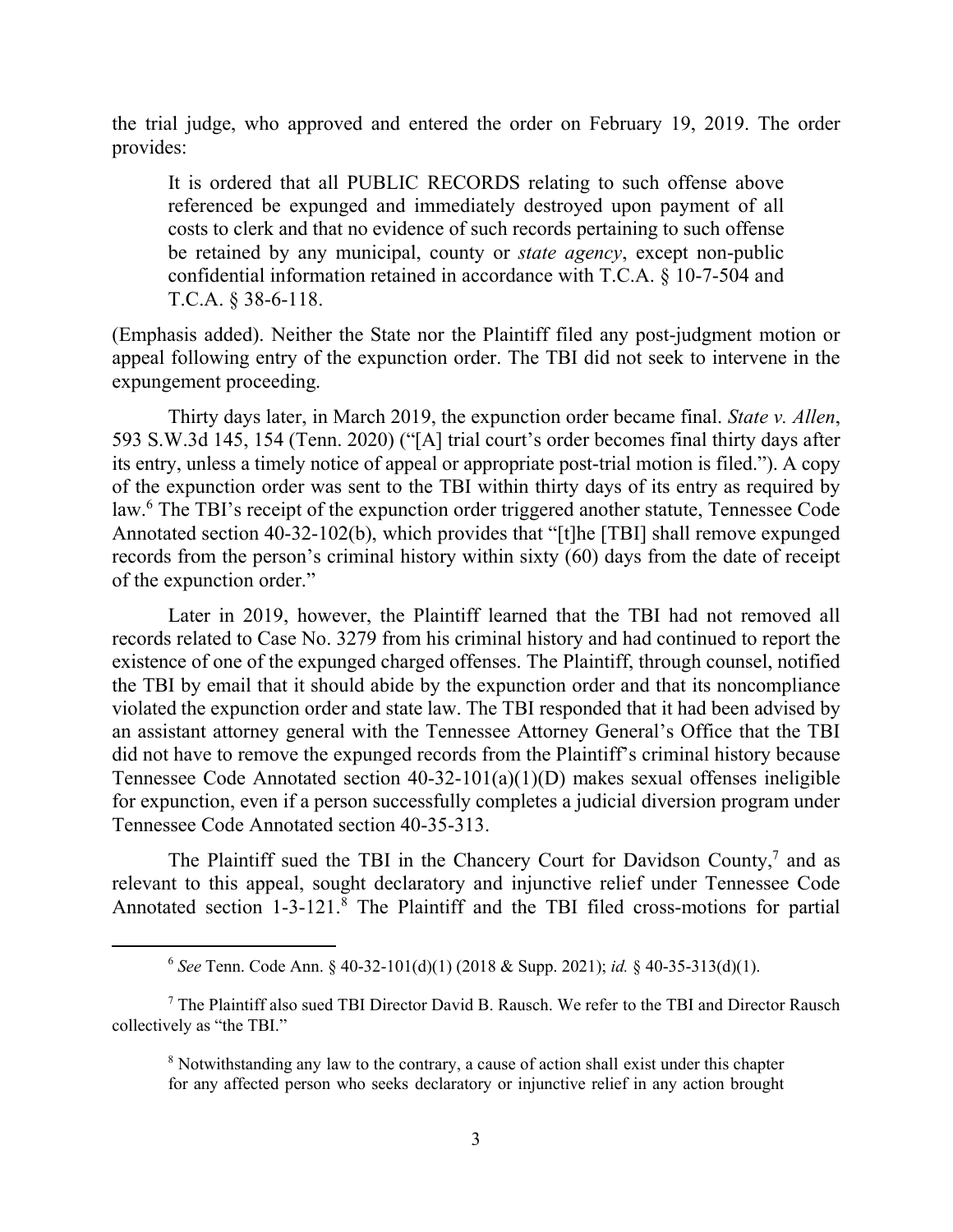judgment on the pleadings. *See* Tenn. R. Civ. P. 12.03. By its motion, the TBI challenged the trial court's subject matter jurisdiction, asserting that Tennessee Code Annotated section 1-3-121 does not clearly and explicitly waive sovereign immunity. The TBI also argued that, even if the trial court had jurisdiction, the lawsuit lacked merit. The TBI maintained that it did not have to comply with the Plaintiff's expunction order in Case No. 3279 because sexual offenses are statutorily ineligible for expunction. The TBI moved for permission to file under seal the unredacted criminal record of Case No. 3279 for the trial court's review.

The Plaintiff argued that final expunction orders are binding on the TBI and that it cannot substitute its judgment of an offense's eligibility for expungement for the determination of a court. The Plaintiff also asserted that principles of res judicata preclude the TBI from even contesting the propriety of the Plaintiff's expunction order. And finally, the Plaintiff argued that the TBI's only statutorily assigned duty in expungement proceedings is to remove expunged records from a person's criminal history within sixty days of receiving an expunction order.

In March 2021, the trial court ruled on the motions, rejecting the TBI's challenge to subject matter jurisdiction and concluding that Tennessee Code Annotated section 1-3-121 waives sovereign immunity. The trial court also held that as a matter of law, under Tennessee Code Annotated section 40-32-102(b), the TBI is required to comply with the expunction order and remove the expunged records from a person's criminal history if the TBI does not intervene and object within sixty days of receiving an expunction order. After sixty days, an expunction order is final, unappealable, and res judicata; and the TBI must comply with the expunction order. The trial court, however, also found that Tennessee Code Annotated sections 40-32-101(a)(1)(D), 40-35-313(b), 40-39-207(a)(2) and 40-39-209 create an exception to section 40-32-102(b) related to sexual offenses. Thus, according to the trial court, if an offender has been convicted of a sexual offense, as identified in section  $40-32-101(a)(1)(D)$ , the TBI need not comply with the expunction order. Instead, the TBI, under Tennessee Code Annotated sections 40-39-207(a)(2) and -209, has to determine whether the offense is eligible for expunction under section 40-32-101. If the TBI concludes the offense is not eligible for expunction, the party seeking expunction is given due process under section  $40-39-207(g)(1)$  to contest the TBI's determination.

Applying this ruling, the trial court declined to grant either party's motion for partial judgment on the pleadings, explaining that the pleadings did not establish whether Case No. 3279 involved a sexual offense for purposes of the exception the trial court had

regarding the legality or constitutionality of a governmental action. A cause of action shall not exist under this chapter to seek damages.

Tenn. Code Ann. § 1-3-121 (Supp. 2021).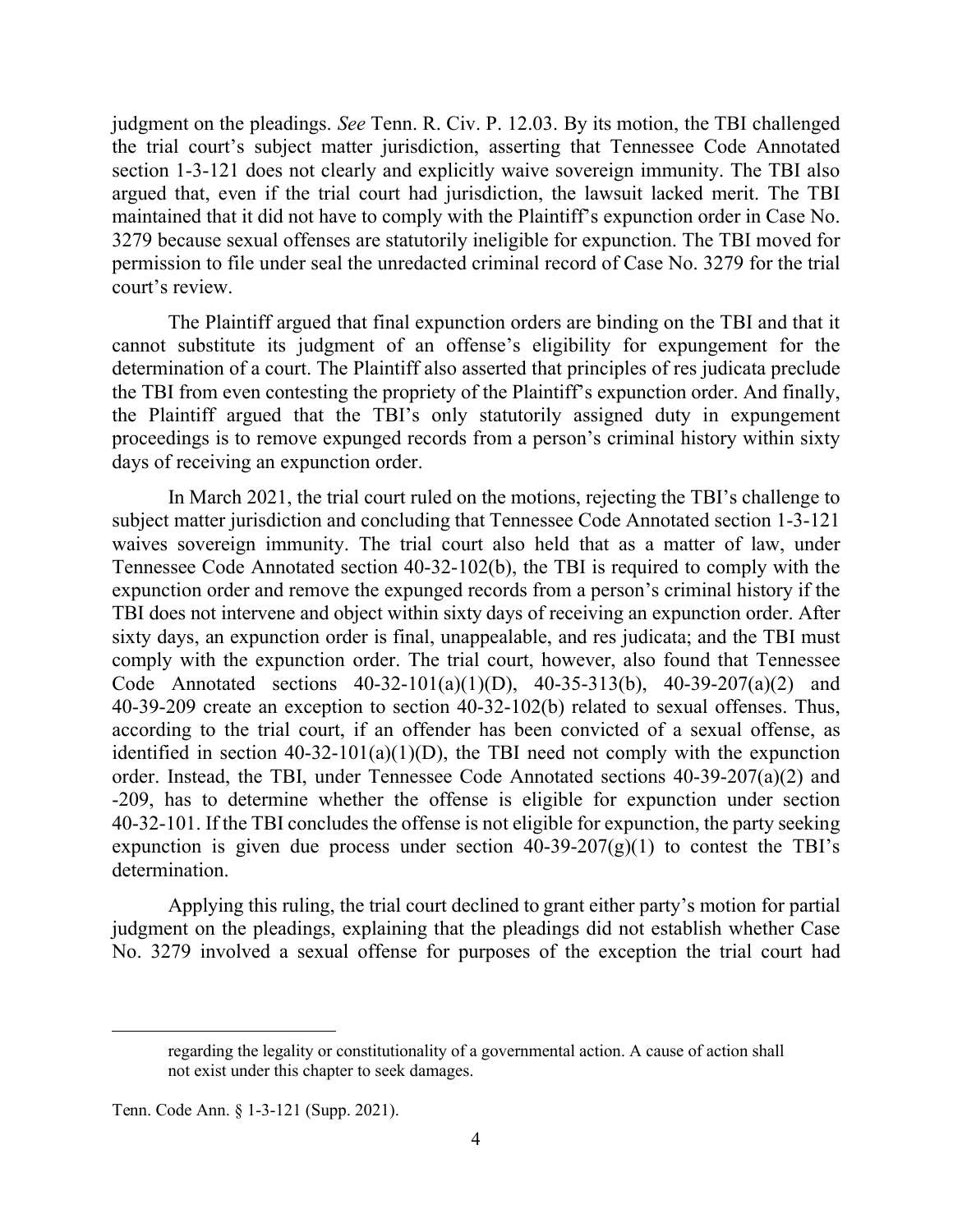recognized. The trial court also reserved a ruling on the TBI's motion to file under seal the unredacted criminal record in Case No. 3279.

In April 2021, the trial court denied the Plaintiff's motion to revise the March 2021 order but allowed the Plaintiff to seek an interlocutory appeal under Rule 9 of the Tennessee Rules of Appellate Procedure. The trial court certified the question for interlocutory appeal as "under what circumstances, if any, the Tennessee Bureau of Investigation may refuse to comply with a final expungement order issued by a court of record." Order, *Recipient of Final Expunction Ord. in McNairy Cnty. Cir. Ct. Case No. 3279 v. Rausch*, No. 20-967-III (Ch. Ct., Davidson Cnty. Apr. 21, 2021). The Court of Appeals denied the Plaintiff's application for interlocutory appeal. Order, *Recipient of Final Expunction Ord. in McNairy Cnty. Cir. Ct. Case No. 3279 v. Rausch*, No. M2021-00438-COA-R9-CV (Tenn. Ct. App. May 11, 2021) (denying application for permission to appeal). We granted the Plaintiff's application for permission to appeal to consider "[u]nder what circumstances, if any, may the Tennessee Bureau of Investigation refuse to comply with a final expungement order issued by a court of record." Order, *Recipient of Final Expunction Ord. in McNairy Cnty. Cir. Ct. Case No. 3279 v. Rausch*, No. M2021-00438-SC-R11-CV (Tenn. Aug. 9, 2021) (granting application for permission to appeal). $9$ 

II.

We review de novo with no presumption of correctness the trial court's ruling on the cross-motions for judgment on the pleadings under Tennessee Rule of Civil Procedure 12.03. *Franks v. Sykes*, 600 S.W.3d 908, 911 (Tenn. 2020). Issues of statutory interpretation, as well as the preclusive effect of a final order, are questions of law which we also review de novo. *See Willeford v. Klepper*, 597 S.W.3d 454, 464 (Tenn. 2020); *Colonial Pipeline Co. v. Morgan*, 263 S.W.3d 827, 836 (Tenn. 2008); *Allen*, 593 S.W.3d at 153; *In re Taylor B.W.*, 397 S.W.3d 105, 111 (Tenn. 2013).

### *Subject Matter Jurisdiction and Sovereign Immunity*

The TBI challenges the trial court's subject matter jurisdiction over the Plaintiff's claim based on sovereign immunity. The Plaintiff maintains that the TBI waived this argument by failing to seek an interlocutory appeal from the trial court's ruling.

The scope of review in interlocutory appeals is narrower than the scope of review in appeals as of right. Parties to an appeal as of right have broad latitude about the issues that may be raised, while review in an interlocutory appeal is limited to the issues certified by the lower courts and to "those matters clearly embraced within" the issues certified. *Sneed v. City of Red Bank,* 459 S.W.3d 17, 22 (Tenn. 2014) (quoting *Tenn. Dep't of Mental Health & Mental Retardation v. Hughes*, 531 S.W.2d 299, 300 (Tenn. 1975)). But subject

<sup>&</sup>lt;sup>9</sup> Before oral argument, the Plaintiff filed a motion under Tennessee Rule of Appellate Procedure 14(b) to consider post-judgment facts. We deny the motion as the facts in the record are sufficient to resolve this appeal.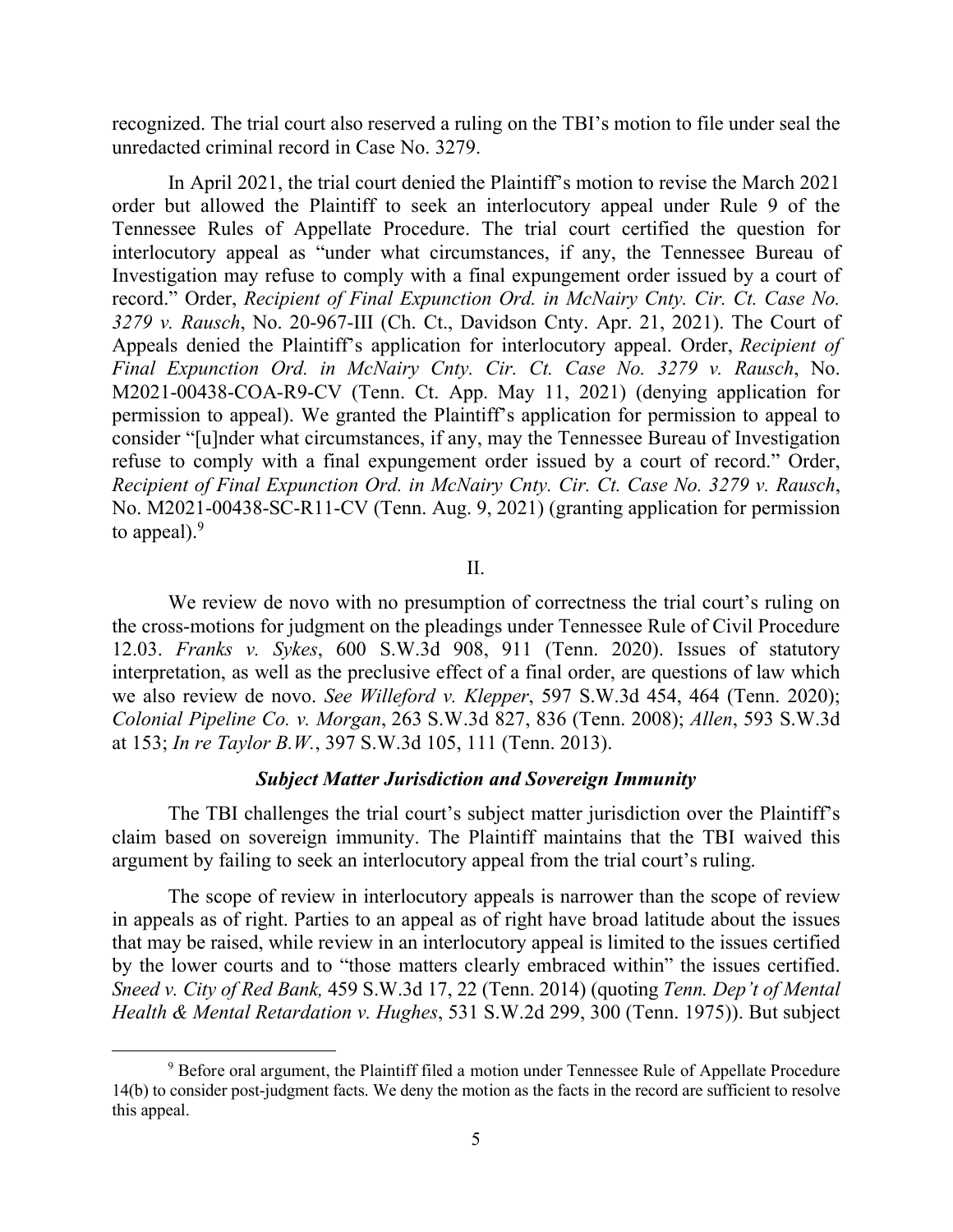matter jurisdiction is "a threshold inquiry, which may be raised at any time in any court." *Johnson v. Hopkins*, 432 S.W.3d 840, 844 (Tenn. 2013). This is true because "[s]ubject matter jurisdiction refers to a court's lawful authority to adjudicate a legal matter." *New v. Dumitrache*, 604 S.W.3d 1, 14 (Tenn. 2020) (citing *Chapman v. DaVita, Inc.*, 380 S.W.3d 710, 712 (Tenn. 2012)). It is the legal concept that "confines judicial power to the boundaries drawn in constitutional and statutory provisions," *Turner v. Turner*, 473 S.W.3d 257, 270 (Tenn. 2015) (first citing *Ins. Corp. of Ireland v. Compagnie des Bauxites de Guinee*, 456 U.S. 694, 702 (1982); and then citing *Northland Ins. Co. v. State*, 33 S.W.3d 727, 729 (Tenn. 2000)), and subject matter jurisdiction cannot be conferred by consent or waiver. *New,* 604 S.W.3d at 15 (citing *Tennessean v. Metro. Gov't of Nashville*, 485 S.W.3d 857, 863 (Tenn. 2016)). Thus, the TBI did not waive its challenge to subject matter jurisdiction by failing to seek an interlocutory appeal on the issue. We will address the merits of the TBI's challenge to the trial court's subject matter jurisdiction.

Sovereign immunity—the common law doctrine that the State cannot be sued without consent in its own courts—is embodied in the constitutional provision that permits suits against the State only "in such manner and in such courts as the Legislature may by law direct." *Smith v. Tenn. Nat'l Guard*, 551 S.W.3d 702, 708 (Tenn. 2018) (quoting Tenn. Const. art. I, § 17). Sovereign immunity is a subject matter jurisdictional bar. *See Colonial Pipeline*, 263 S.W.3d at 851. It precludes not only claims against the State, but also claims against state agencies and state officers acting in their official capacities. *See* Tenn. Code Ann. § 20-13-102 (2021) ("No court in the state shall have any power, jurisdiction, or authority to entertain any suit against the state, or against any officer of the state acting by authority of the state, with a view to reach the state, its treasury, funds, or property  $\dots$ ."); *Colonial Pipeline*, 263 S.W.3d at 849 (citing 81A Am. Jur. *States* § 533 (2004)). Thus, the TBI, as a separate department of state government, *see* Tenn. Code Ann. § 38-6-101(a)(1) (2014), and Director Rausch, as a state officer, *id.* § 38-6-101(b)(1), may rely on sovereign immunity to challenge the trial court's subject matter jurisdiction.

Courts will construe a statute as a waiver of sovereign immunity only if the statute "'clearly and unmistakably' express[es] the General Assembly's intent to permit claims against the State." *Smith*, 551 S.W.3d at 709 (quoting *Davidson v. Lewis Bros. Bakery*, 227 S.W.3d 17, 19 (Tenn. 2007)). In determining whether a statute satisfies this standard, we focus "on the actual words chosen and enacted by the legislature." *Id.* (quoting *Mullins v. State*, 320 S.W.3d 273, 283 (Tenn. 2010)). We give effect to the legislature's intent by applying the text without broadening or narrowing its intended scope; if the statute is clear, we apply the plain meaning without further complication. *See Colonial Pipeline*, 263 S.W.3d at 836; *Milan Supply Chain Sols., Inc. v. Navistar, Inc.*, 627 S.W.3d 125, 159 (Tenn. 2021). These principles ensure that courts do not encroach upon the General Assembly's "exclusive power to waive Tennessee's sovereign immunity." *Smith*, 551 S.W.3d at 708–09 (citing *Sneed*, 459 S.W.3d at 23).

The General Assembly clearly and unmistakably waived sovereign immunity by enacting Tennessee Code Annotated section 1-3-121. The statute broadly declares: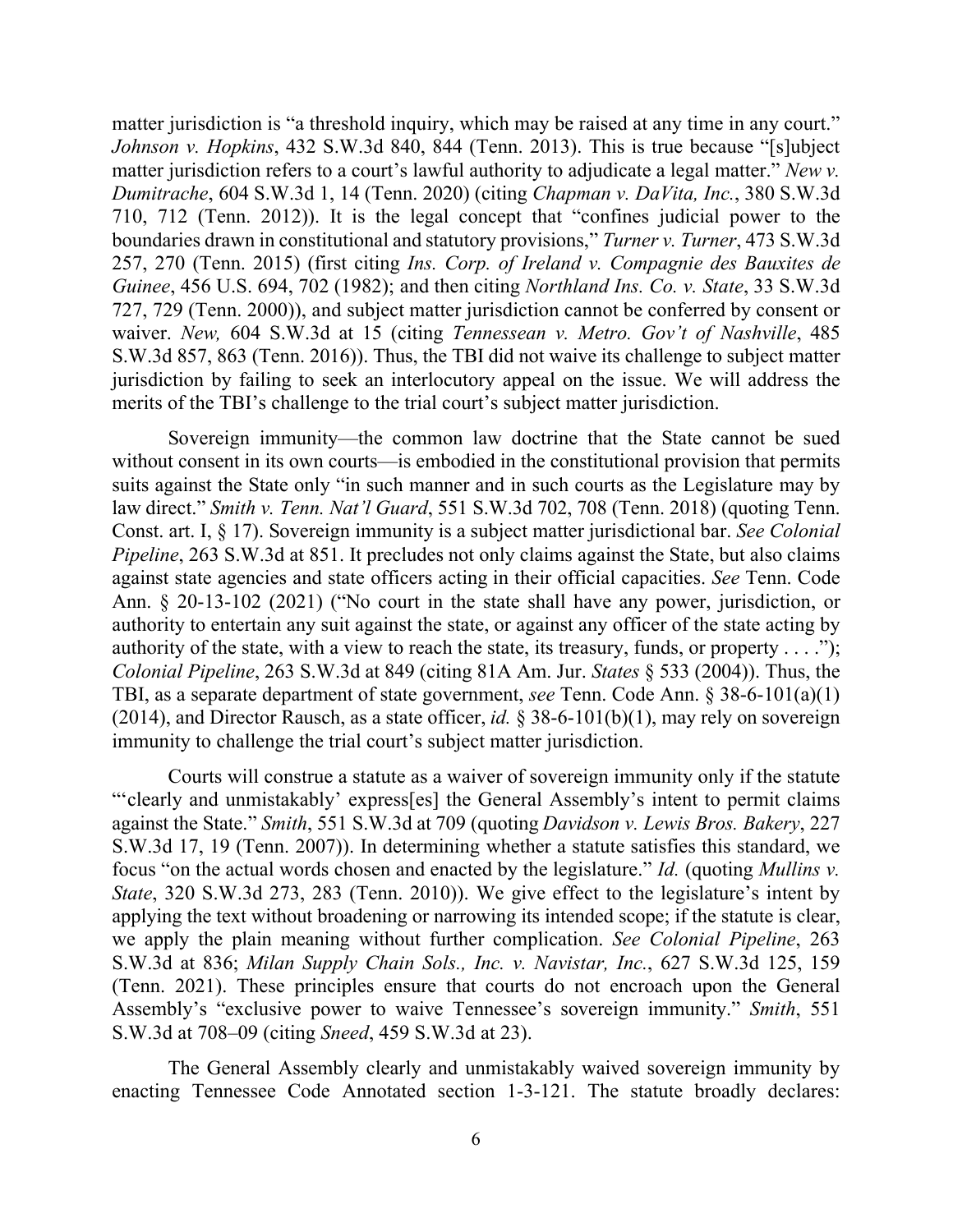"*Notwithstanding any law to the contrary*, a cause of action *shall exist* . . . for any affected person who seeks *declaratory or injunctive relief in any action brought regarding the legality or constitutionality of a governmental action.* A cause of action shall not exist under this chapter to seek damages." Tenn. Code Ann. § 1-3-121 (Supp. 2021) (emphases added). The plain meaning of this text expressly recognizes the existence of causes of action "regarding the legality or constitutionality of a governmental action" that seek declaratory or injunctive relief. Causes of action "regarding the legality or constitutionality of governmental action" must of necessity be brought against governmental entities, and no statutory text excludes the State from the broad term "governmental entities." The use of this language distinguishes section 1-3-121 from general statutes that this Court has held are not sufficiently clear waivers of sovereign immunity. *See Colonial Pipeline*, 263 S.W.3d at 853. Here, the waiver of sovereign immunity is limited to specific types of claims and specific types of remedies. Sovereign immunity is expressly retained for claims seeking damages. Simply stated, section 1-3-121 is an unmistakably clear and carefully worded statutory waiver of sovereign immunity.

The TBI, though, insists that section 1-3-121 is not a sufficiently explicit and unmistakably clear waiver of sovereign immunity because it does not include the phrase "[i]mmunity from suit of any governmental entity . . . is removed," which appears in other statutes waiving sovereign immunity for particular claims. But this textual distinction is not determinative. It shows only that the General Assembly used distinct language in section 1-3-121 to adopt a unique, claim-specific and remedy-specific waiver of sovereign immunity. This distinctive, yet plain, language does not defeat or lessen the clarity of the waiver of sovereign immunity.<sup>10</sup>

We hold that section 1-3-121 waives sovereign immunity for causes of action seeking "declaratory or injunctive relief . . . regarding the legality or constitutionality of a governmental action." Tenn. Code Ann. § 1-3-121. The Plaintiff's claim seeking declaratory or injunctive relief regarding the legality of the TBI's action in refusing to comply with the Plaintiff's final expunction order falls squarely within this statutory waiver of sovereign immunity.<sup>11</sup> The trial court correctly rejected the TBI's challenge to subject matter jurisdiction.

 $10$  Indeed, the remedy-specific waiver of sovereign immunity in section 1-3-121 is consistent with our reasoning in *Colonial Pipeline.* In that case, we held that "sovereign immunity does not bar a declaratory judgment or injunctive relief against state officers to prevent the enforcement of an unconstitutional statute, so long as the plaintiff does not seek monetary damages." *Colonial Pipeline*, 263 S.W.3d at 854.

 $11$  Based on our holding that section 1-3-121 waives sovereign immunity, we need not address the separate question of whether sovereign immunity would bar a lawsuit alleging that a state official failed to fulfill a ministerial statutory duty.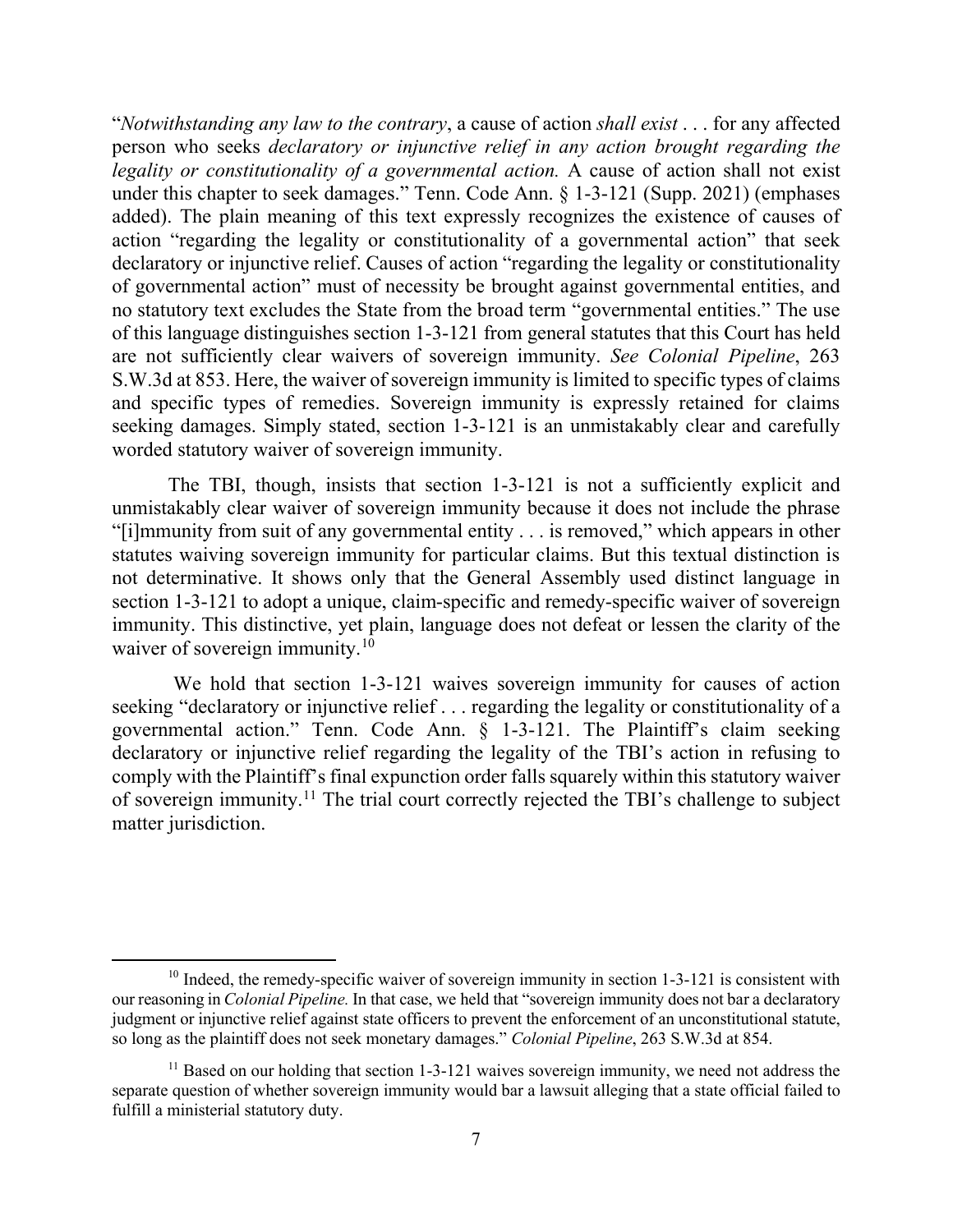### *TBI Authority to Refuse to Comply with Final Expunction Orders*

We turn next to the certified question—under what circumstances, if any, may the TBI refuse to comply with a final expungement order issued by a trial court. The TBI claims that statutes obligate it to disregard final expunction orders encompassing offenses that are statutorily ineligible for expungement. The Plaintiff responds that statutes simply obligate the TBI to remove expunged records from a person's criminal history within sixty days of receipt of an expunction order and entrust courts with adjudicating whether an offense is eligible for expungement. We agree with the Plaintiff.

The general expungement statute requires persons seeking expungement to "petition the court in which the petitioner was convicted of the offense" for which expungement is sought. Tenn. Code Ann.  $\frac{6}{9}$  40-32-101(g)(3). When the petition is filed, the clerk of the court serves the district attorney general for the judicial district. *Id.* After service, the district attorney general has sixty days to submit recommendations to the court and to provide a copy of the recommendations to the petitioner. *Id.* The district attorney general and the petitioner may file evidence relating to the petition. *Id.*  $\oint$  -101(g)(4)(A). The district attorney general may file evidence under seal for the court's review, and such evidence is confidential and not a public record. *Id.*  $\S -101(g)(4)(B)$ . The court is tasked with deciding the merits of the petition, after considering all evidence and weighing the interest of the petitioner against the best interests of justice and public safety. *Id.* § -101(g)(5). A rebuttable presumption that the petition should be granted arises in certain statutorily specified circumstances. *Id.*  $\S -101(g)(5)(B)$ . If the court denies the petition, the petitioner must wait two years before filing another petition. *Id.* § -101(g)(6). If the court grants the petition, the petitioner "shall be entitled to a copy of the order of expunction and such copy shall be sufficient proof that the person named in the order is no longer under any disability, disqualification or other adverse consequence resulting from the expunged conviction." *Id.*  $§ -101(g)(8)$ . Section 40-32-101(d)(1) provides:

Any court ordering the expunction of a person's public records of a criminal offense, including orders issued as a result of the successful completion of a . . . judicial diversion program, shall send or cause to be sent a copy of the expunction order to the [TBI] within thirty (30) days from the date of the expunction order *for entry into its expunged offender and pretrial diversion database.*

*Id.* § -101(d)(1) (emphasis added). "The [TBI] *shall* remove expunged records from the person's criminal history within sixty (60) days from the date of receipt of the expunction order." *Id.* § -102(b) (emphasis added).

No provision of the foregoing detailed general expungement statute assigns the TBI a role in the way a court *determines* whether an expungement petition should be granted. The TBI's only obligations under this general expungement statute are to enter information from the expunction order into its expunged offender and pretrial diversion database and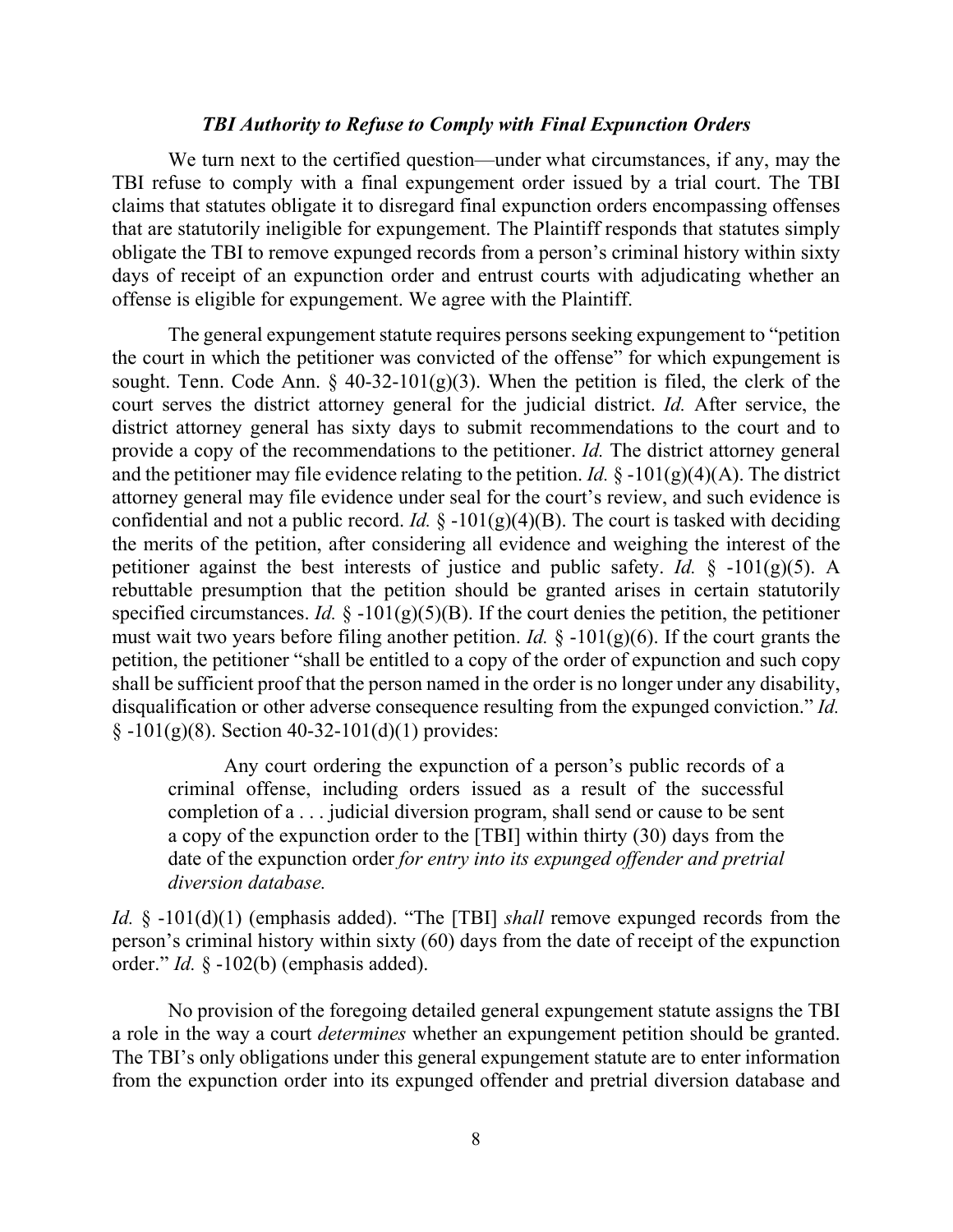to remove expunged records from the person's criminal history within sixty days from the date of receipt of the expunction order.

Similarly, the provisions of the judicial diversion statute relating to expungement, which apply specifically to the Plaintiff, also do not assign the TBI any responsibility in the process by which a court adjudicates an expungement petition. <sup>12</sup> Instead, when charges are dismissed and a person is discharged in judicial diversion proceedings, the person

may apply to the *court* for an order to expunge from all official records, other than the nonpublic records to be retained by the court under subsection (a) and the public records that are defined in  $\S$  40-32-101(b), all recordation relating to the person's arrest, indictment or information, trial, finding of guilty and dismissal and discharge pursuant to this section; provided, that no records of a person who is dismissed from probation and whose proceedings are discharged pursuant to this section shall be expunged if the offense for which deferral and probation was granted was a sexual offense as defined by § 40-39-202.

*Id.* § 40-35-313(b) (emphasis added).

l

If *the court determines*, after hearing, that the person was dismissed and the proceedings against the person discharged, it shall enter the order. The effect of the order is to restore the person, in the contemplation of the law, to the status the person occupied before the arrest or indictment or information.

Tenn. Code Ann. § 40-35-313(a)(3)(A). The required TBI certificate:

is only a certification that according to its expunged criminal offender and pretrial diversion database the defendant is not disqualified from deferral and probation under this section by virtue of a prior felony or Class A misdemeanor conviction. The certificate is not a certification that the defendant is eligible for the deferral and probation, and *it shall continue to be the duty of the district attorney general, and judge to make sufficient inquiry into the defendant's background to determine eligibility*.

*Id.* § -313(a)(3)(B) (emphasis added). This statute reflects that, when the General Assembly intends to assign a responsibility to the TBI or other actors, it will do so by explicit language.

 $12$  Interestingly, a statute expressly assigns the TBI a role in the judicial diversion process by providing:

No order deferring further proceedings and placing the defendant on probation as authorized by this subsection (a) may be entered by the court on or after July 1, 1998, unless there is attached to it a certificate from the Tennessee bureau of investigation stating that the defendant does not have a prior felony or Class A misdemeanor conviction.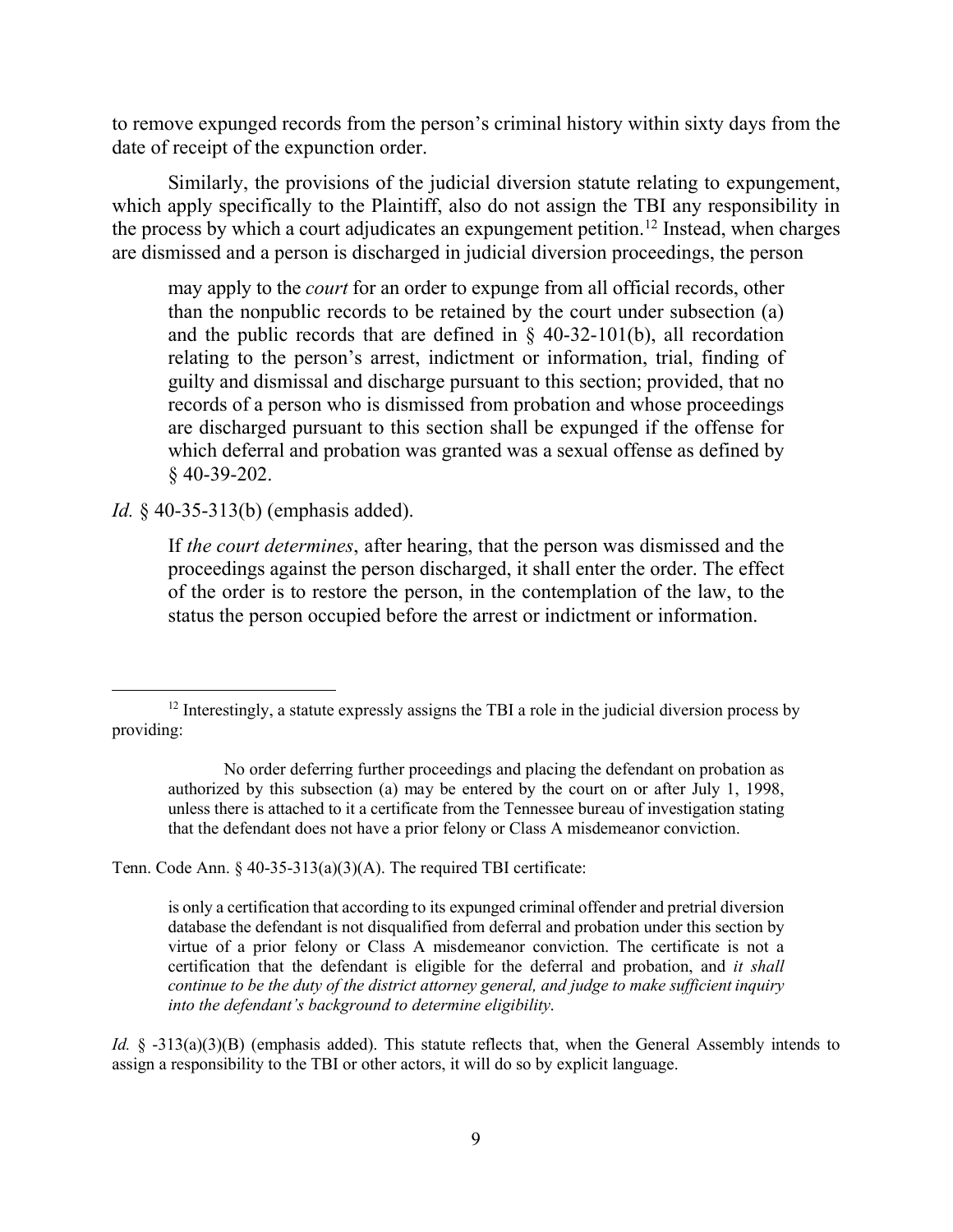*Id.* (emphasis added). Any court dismissing charges and ordering expunction after judicial diversion "shall send or cause to be sent a copy of the dismissal and expunction order to the [TBI] for entry into its expunged criminal offender and pretrial diversion database." *Id.*  $§ -313(d)(1).$ 

Like the general expungement statute, the judicial diversion statute assigns to the court the task of adjudicating the expungement petition and requires the TBI to enter information from expunction orders into its expunged criminal offender and pretrial diversion database, *id.*, and to remove expunged records from the person's criminal history within sixty days of receipt of the expunction order, *id.* § 40-32-102(b).

The TBI is correct that certain offenses are statutorily ineligible for expungement. *Id.*  $\oint$  -101(a)(1)(D) (stating that "the records of a person who successfully completes . . . a judicial diversion program . . . shall not be expunged pursuant to this section, if the offense for which the person was diverted was a sexual offense," as defined by the relevant section of the code); *see also id.* § 40-35-313(b) (providing that "no records . . . shall be expunged if the offense for which deferral and probation was granted was a sexual offense" under the relevant section).<sup>13</sup> But no statute vests the TBI with authority to enforce these statutory ineligibility provisions by disregarding final expunction orders. As already explained, the relevant expungement statutes assign to courts the responsibility of adjudicating expungement petitions. The State's interests in such proceedings are represented by the district attorney general, not the TBI. *See id.* § 40-32-101(g)(3); *id.* § 8-7-103(1) (2016) (stating that district attorneys general "[s]hall prosecute in the courts of the district all violations of the state criminal statutes and perform all prosecutorial functions attendant thereto").

No statute precludes district attorneys general from consulting the TBI on expungement petitions. Indeed, the expungement statute may well contemplate that such consultations will occur, as it provides sixty days for district attorneys general to submit recommendations to the court on expungement petitions. *Id.*  $\oint$  40-32-101(g)(3). And nothing prevents a district attorney general from opposing expungement based on offense ineligibility without consulting the TBI. Finally, the State also may appeal any expungement order it considers erroneous or contrary to state law. *See* Tenn. R. App. P. 3(c), 4(a). But no statute grants the TBI authority to independently review and decline to

<sup>&</sup>lt;sup>13</sup> Current statutes define "sexual offense" to include four offenses that were not listed in the statute that was in effect in February 2015, when the Plaintiff entered into the judicial diversion agreement with the State. *See* Tenn. Code Ann. §§ 40-35-313(a)(1)(B)(ii)(l)–(o) (listing the additional offenses as incest, patronizing prostitution from a person who is younger than eighteen years of age or has an intellectual disability under section 39-13-514(b)(3), promoting the prostitution of a minor under section 39-13- 515(c)(1), and continuous sexual abuse of a child under section 39-13-518).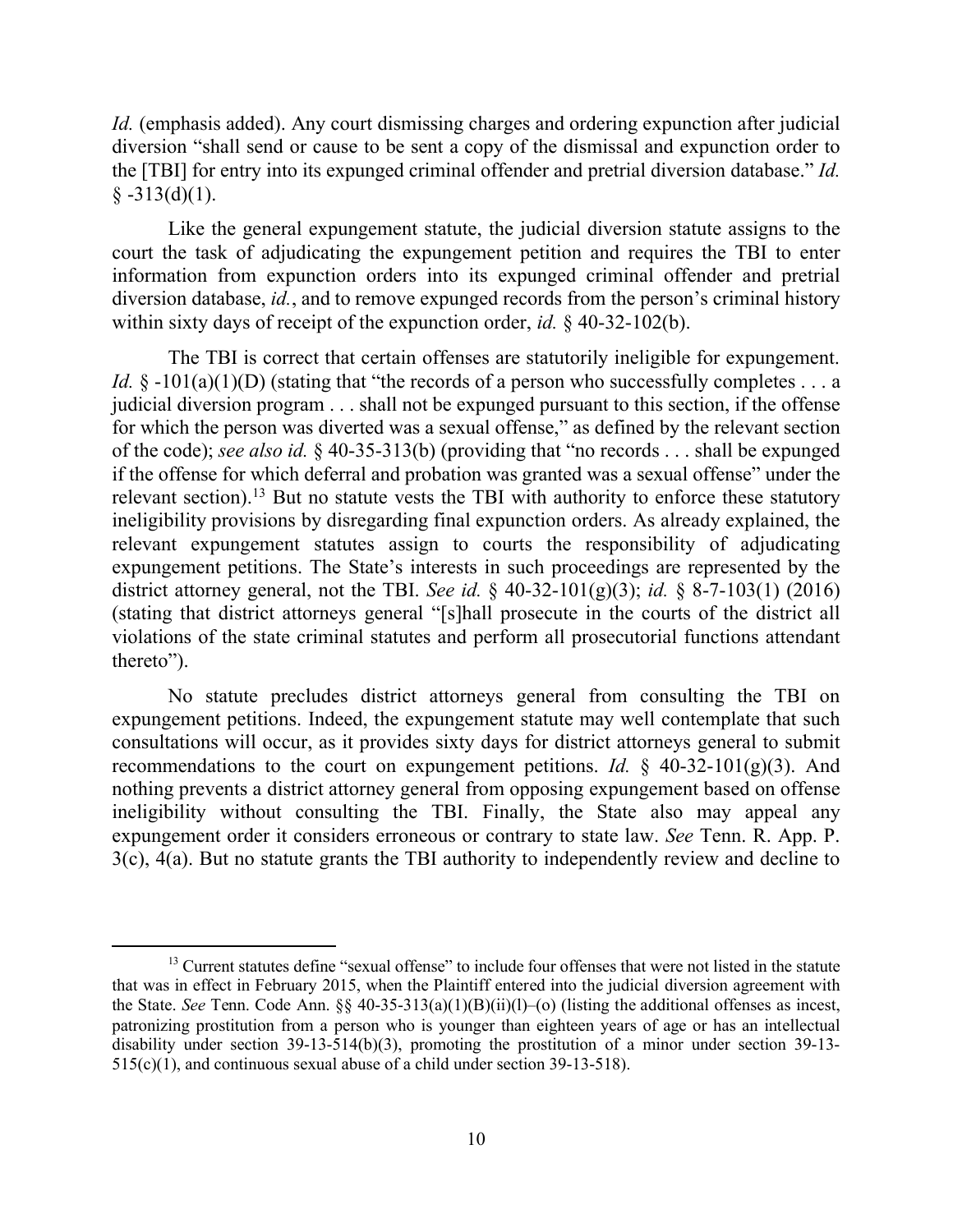comply with a final expunction order it considers erroneous.<sup>14</sup> State agencies "may not alter the judgment of a court, even if that judgment is illegal." *State v. Wooden*, 478 S.W.3d 585, 591 (Tenn. 2015) (quoting *State v. Burkhart*, 566 S.W.2d 871, 873 (Tenn. 1978), *superseded by rule on other grounds*, Tenn. R. Crim. Pro. 36.1, *as recognized in Wooden*, 478 S.W.3d at 591–92); *see also Cantrell v. Easterling*, 346 S.W.3d 445, 457 (Tenn. 2011), *superseded by rule on other grounds*, Tenn. R. Crim. Pro. 36.1.

To hold that the TBI possesses such authority would eviscerate principles of res judicata, which serve the core judicial function of settling disputes between contending parties. *Regions Bank v. Prager*, 625 S.W.3d 842, 847 (Tenn. 2021) (quoting *Childress v. Bennett*, 816 S.W.2d 314, 316 (Tenn. 1991)). Res judicata, or claim preclusion, "bars a second suit between the same parties or their privies on the same claim with respect to all issues which were, or could have been, litigated in the former suit." *Id.* (quoting *Elvis Presley Enters., Inc. v. City of Memphis*, 620 S.W.3d 318, 323–24 (Tenn. 2021)). As a "rule of rest," res judicata promotes finality, consistency, and economy in our justice system. *Elvis Presley Enters.*, 620 S.W.3d at 324 (quoting *Jackson v. Smith*, 387 S.W.3d 486, 491 (Tenn. 2012)).

Res judicata "is not based on any presumption that the final judgment was right or just. Rather, it is justifiable on the broad grounds of public policy which requires an eventual end to litigation." *Regions Bank*, 625 S.W.3d at 847 (quoting *Moulton v. Ford Motor Co.*, 533 S.W.2d 295, 296 (Tenn. 1976)); Restatement (Second) of Judgments, § 17 cmt. d (Am. L. Inst. 1982). To paraphrase Justice Robert Jackson, a final judgment is not final because it is infallible; it is infallible only because it is final. *Brown v. Allen*, 344 U.S. 443, 540 (1953) (Jackson, J., concurring) (describing the authority of the Supreme Court of the United States), *superseded by statute on other grounds*, Antiterrorism and Effective Death Penalty Act of 1996, Pub. L. No. 104-132, 110 Stat. 1214, *as recognized in Schriro v. Landrigan*, 550 U.S. 465, 473 (2007). Recourse for judicial error may be sought by an appeal or a proper request for relief from a final judgment—not by an attempt to relitigate

 $14$  In so holding, we reject the trial court's decision recognizing an exception to the preclusive effect of a final expungement order. The trial court based its decision on Tennessee Code Annotated sections 40-39-207 and -209 of the sexual offender registry statute. These statutes merely reiterate that only certain offenses are eligible for expungement. *See id.* § 40-39-207(a)(2) (2019 & Supp. 2021) ("Notwithstanding subdivision (a)(1), if a court of competent jurisdiction orders that an offender's records be expunged pursuant to § 40-32-101, and the offense being expunged is an offense eligible for expunction under § 40-32-101, the TBI *shall immediately* remove the offender from the SOR and the offender's records shall be removed as provided in § 40-39-209." (emphasis added)); *id.* § 40-39-209 (2019) ("Except as otherwise provided in § 40-39-207(a)-(d), no record shall be removed from the SOR, unless ordered by a court of competent jurisdiction as part of an expunction order pursuant to  $\S 40-32-101$ , so long as the offense is eligible for expunction under  $\hat{\S}$  40-32-101."). Neither statute authorizes the TBI to disregard or revise a final expunction order, and no such authority exists. *See State v. Wooden*, 478 S.W.3d 585, 591 (Tenn. 2015); *Cantrell v. Easterling*, 346 S.W.3d 445, 457 (Tenn. 2011) *superseded by rule on other grounds*, Tenn. R. Crim. Pro. 36.1; *State v. Burkhart*, 566 S.W.2d 871, 873 (Tenn. 1978) *superseded by rule on other grounds*, Tenn. R. Crim. Pro. 36.1.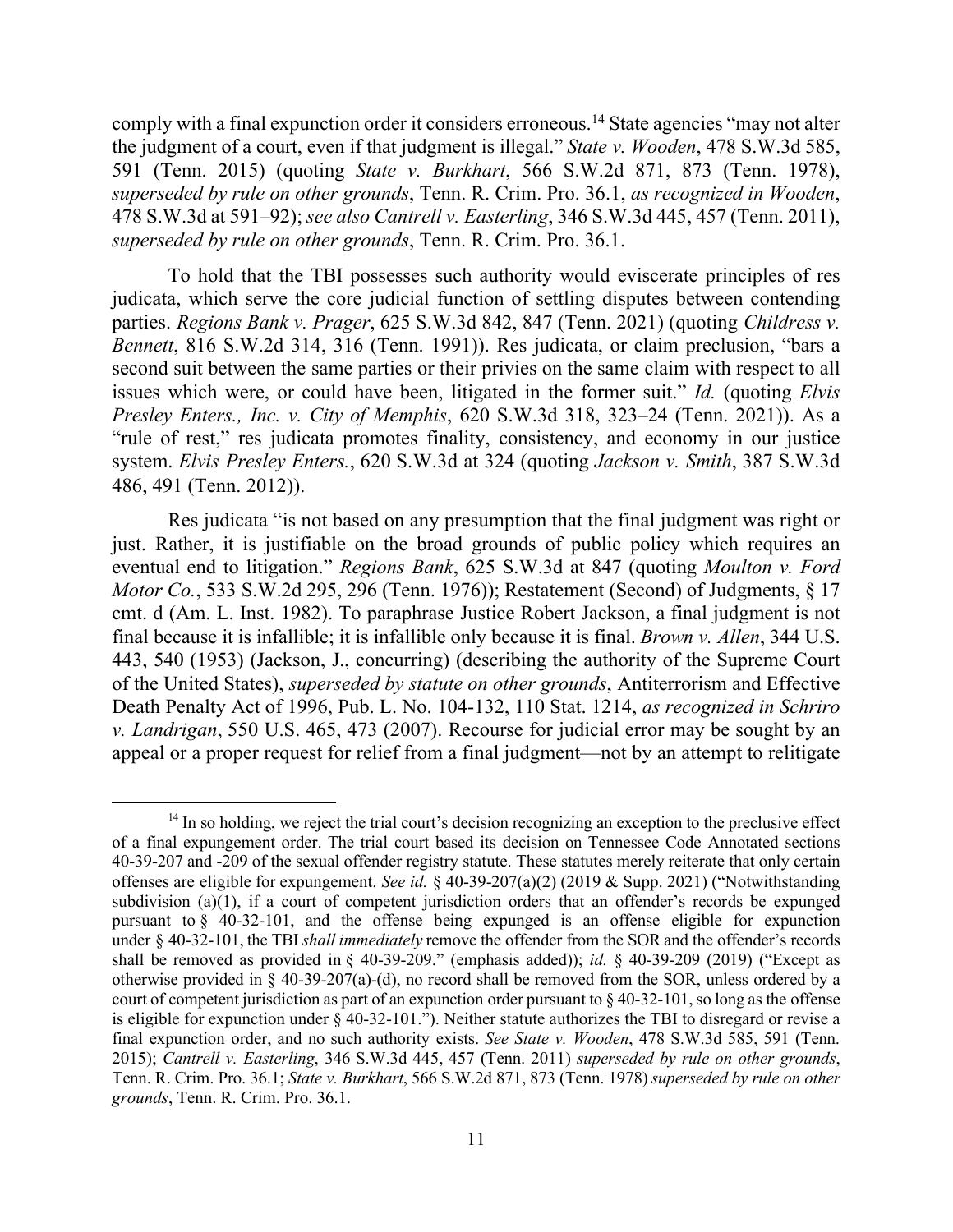a final order in a second lawsuit. *See* Restatement (Second) of Judgments, § 17 cmt. d, reporter's note.

The TBI has established no basis for disregarding the res judicata effect of the Plaintiff's final expunction order. The doctrine of res judicata bars the government, just like any other person within its jurisdiction, from relitigating its claims and defenses against the same parties. *See Alaska Dep't of Env't Conservation v. E.P.A.*, 540 U.S. 461, 490 n.14 (2004) ("Preclusion principles . . . unquestionably do apply against the United States, its agencies and officers."); *United States v. Mendoza*, 464 U.S. 154, 162–63 (1984) (holding that there is an exception for nonmutual collateral estoppel against the United States but not, "of course," for res judicata).

A party relying on res judicata must establish four elements: "(1) that the underlying judgment was rendered by a court of competent jurisdiction; (2) that the same parties or their privies were involved in both suits; (3) that the same claim or cause of action was asserted in both suits; and (4) that the underlying judgment was final and on the merits." *Regions Bank*, 625 S.W.3d at 848. The Plaintiff has established these four elements in this proceeding. The Circuit Court of McNairy County unquestionably had jurisdiction over the expungement petition. Tenn. Code Ann. § 40-32-101(g)(3); *id.* § 40-35-313(b). The test for privity is whether the parties to the second suit stand in the same relationship to the subject matter of the initial claim. *Johnson v. Gen. Motors Corp*., 574 S.W.3d 347, 353 (Tenn. Ct. App. 2018); *In re Est. of Goza*, 397 S.W.3d 564, 571 (Tenn. Ct. App. 2012). Officers of the same government are in privity with each other so long as the government's representative in the first action could bind the government to a final judgment. *See First Mortg. Corp. v. United States*, 961 F.3d 1331, 1339 (Fed. Cir. 2020) (finding claim preclusion and "privity between officers of the same government" where "in the earlier litigation the representative of the United States had authority to represent its interests in a final adjudication of the issue in controversy" (quoting *Sunshine Anthracite Coal Co. v. Adkins*, 310 U.S. 381, 402–03 (1940))). The district attorney general had authority to bind the State to a final judgment both in the criminal judicial diversion matter, *see* Tenn. Code Ann.  $\S 8-7-103(1)$ , and in the expungement proceeding, *id.*  $\S 40-32-101(g)(3)$ . The Plaintiff has established privity for purposes of the res judicata effect of the expunction order. *See First Mortg. Corp.*, 961 F.3d at 1339. The expunction order became final thirty days after its entry, as neither party appealed or filed a motion that would have tolled the time for appeal. *Allen*, 593 S.W.3d at 154.

The Plaintiff's expunction order is res judicata and binding on the State and the persons and entities in privity with the State, including the TBI. As the Supreme Court of the United States has recently stated, if citizens "must turn square corners when they deal with the government, it cannot be too much to expect the government to turn square corners when it deals with them." *Niz-Chavez v. Garland*, 141 S. Ct. 1474, 1486 (2021). For all these reasons, we conclude that the TBI lacked authority to refuse to comply with the Plaintiff's expunction order. The determination of whether an offense is eligible for expunction is an obligation entrusted to courts, not the TBI.